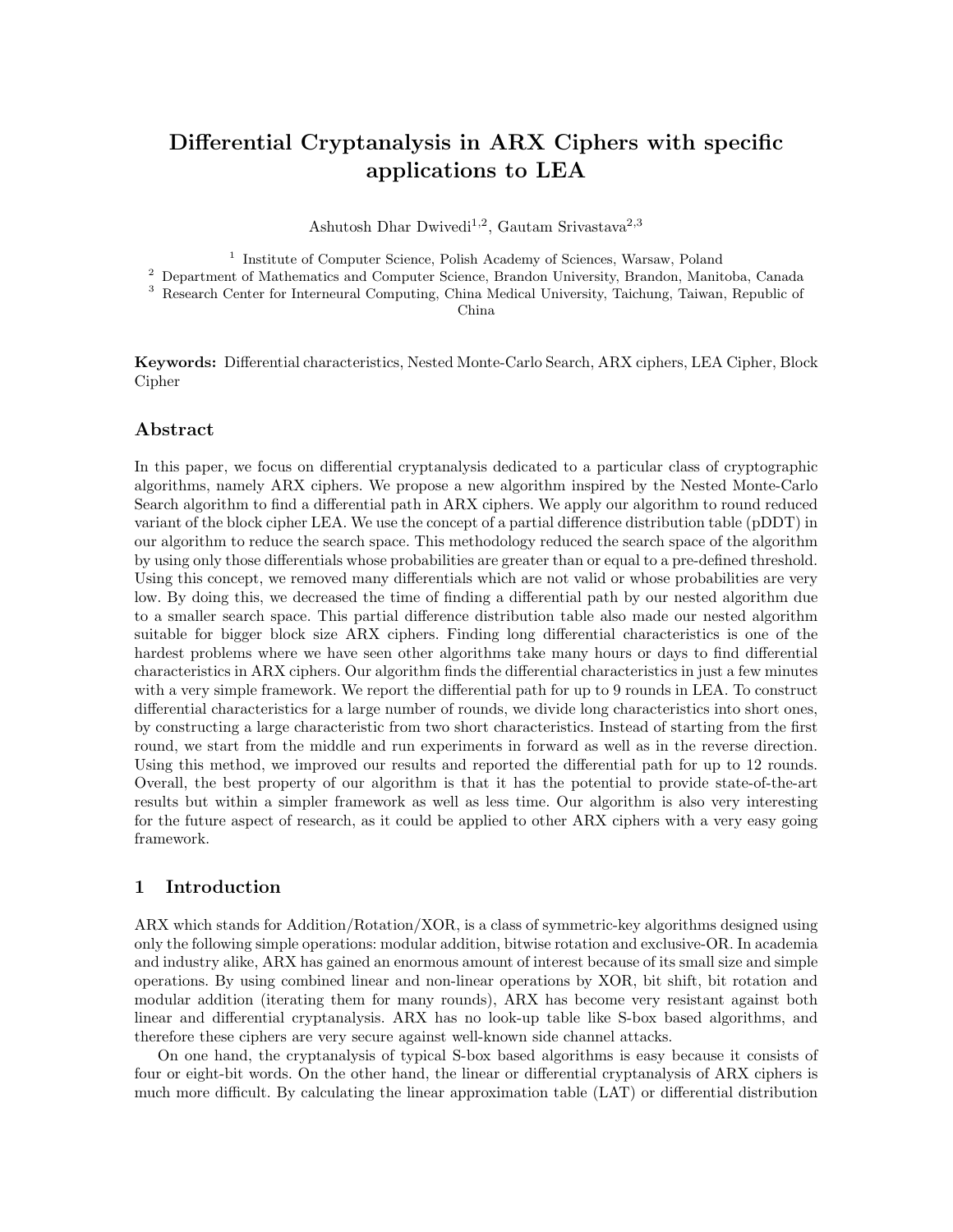table (DDT) it is easy to evaluate linear and differential properties of S-box. But to calculate such tables for ARX even for a 32-bit word is not feasible. However, a partial difference distribution table (pDDT) having just a few fractions of all the differentials is possible. This table contains only such differentials which have a probability greater than some fixed threshold. This is possible due to the fact that the probabilities of XOR (respectively ADD) differentials through the modular addition (respectively XOR) operation are monotonously decreasing with the bit size of the word.

In our analysis, we focus on the LEA cipher introduced in [11]. LEA has 128-bit block size and 128, 192, or 256-bit key size. It provides encryption on general purpose processors with high-speed software. LEA is faster compared to AES on ARM, AMD, Coldforms and Intel platforms. LEA consists of only three ARX operations (modular Addition, bitwise Rotation, and bitwise XOR) which operate on 32-bit words. Those operations are fast and very well supported in many 32-bit or 64-bit platforms.

In this paper, we propose an algorithm based on the nested method to find good differential characteristics in ARX ciphers. We face a huge state space problem in finding a good differential path and there is no obvious way to proceed to the next step. These kinds of problems are present in many different fields, but we are inspired by single-player games such as Morpion solitaire, SameGame and Sudoku. We are inspired by the heuristics of the Nested Monte-Carlo Search which works very well for these games are was shown in [7]. We also create a nested algorithm based on the technical complexity of our problem.

In our previous work [9], we applied a naive algorithm and succeeded to find differential characteristics only for smaller state size in SPECK. For other variants, because of the bigger state size and due to large state space the algorithm given was not able to produce results even after applying for a long period of time. Constructing a complete Difference Distribution Table (DDT) for n-bit words, the modular addition would require  $2^{3n} \times 4$  bytes of memory and also not feasible to create such a big table. Therefore, we used the concept of partial difference distribution table (pDDT) [5] in this paper where we used those differentials which are valid and have a probability greater than some specified threshold.

Similarly, we were inspired by the concept of highways and country roads analogy proposed by Biryukov et al. in two related papers [5][6]. The problem of finding a differential path in a cipher is the same as finding fast routes between two cities. Differentials that have high probability can be treated the same as highways, and low probability differentials can be treated the same as slow roads. In the same paper the author also introduced the concept of partial difference distribution table (pDDT). Therefore in our algorithm, we try to find those differentials which have high probability, and if such differentials do not exist, we, in turn, use low probability values. Therefore, we find no need to take completely random decisions for our advanced nested algorithm. This improves the decision process of the algorithm.

### 2 Related Cryptanalysis

Along the lines of ARX ciphers, there have been many works. Some examples of ARX ciphers are:

- block cipher SPECK [2]
- block cipher LEA [11]
- block cipher Chaskey [14]
- stream cipher Salsa20 [3]
- SHA-3 finalist Skein [10]
- SHA-3 finalist Blake [1]

Differential cryptanalysis was introduced first by Biham and Shamir in their pivotal work [4]. For block ciphers, it is used to analyze how input differences lead to output differences. If for example, certain input/output differences happen in a non-random way, it can be used to build a distinguisher or even help recover keys.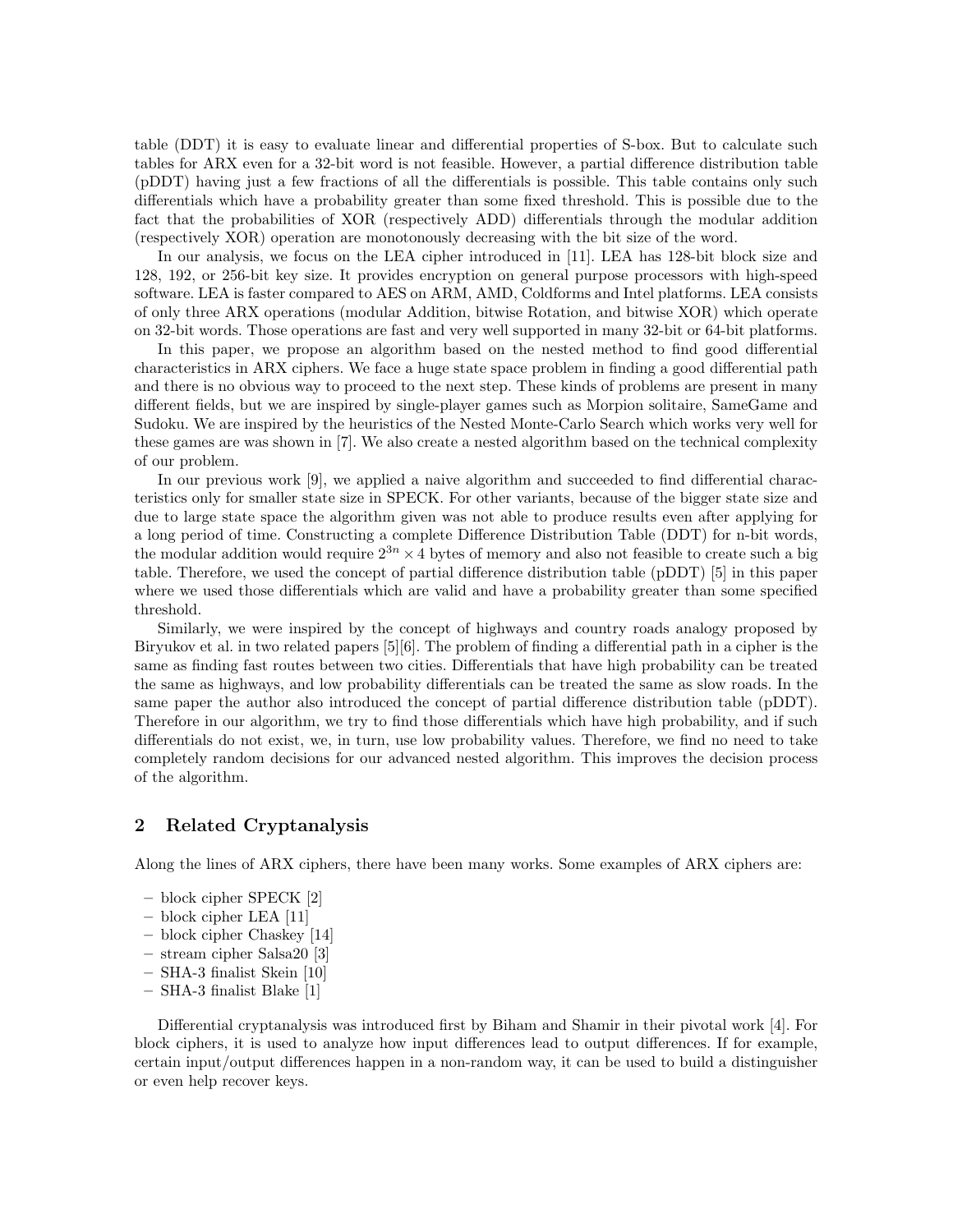To consider the security of iterated block ciphers against differential cryptanalysis, Lai et al. were the pioneers in using the theory of Markov ciphers and made a distinction between a differential and a differential characteristic [12]. A differential is a difference propagation from an input difference to an output difference. On the other hand, a differential characteristic specifies not only the input/output difference but also all the internal differences after each round. For a Markov cipher, the probability of a differential characteristic is the multiplication of difference transition probabilities of each round, and the probability of a differential is equal to the sum of the probabilities of all differential characteristics which correspond to the differential.

In direct relation to our work here, Song et al. [16] presented a paper where they developed Mouha et al.'s framework from [14] for finding differential characteristics by adding a new method to construct long characteristics from short ones. They reported the probabilities of the best differential trails of LEA for up to 13 rounds with total weight  $-132$  and probability  $2^{-123.79}$ .

Hong et al. [11], the designers of LEA did differential cryptanalysis of LEA cipher and reported the differential path up to 11 rounds with the probability 2−98. They also did differential-linear, impossible differential and linear cryptanalysis and presented paths for 14, 10 and 11 rounds.

# 3 Description of LEA

LEA given first in [11] provides a high-speed encryption with software and general purpose processors. It has a block size of 128 bits with key sizes of 128 bit, 192 bit and 256 bits.



Fig. 1: The round function of LEA.

LEA plaintexts are divided into four 32 bit words  $(x_0^0, x_1^0, x_2^0, x_3^0)$  and after encryption they produce ciphertexts $(x_0^r, x_1^r, x_2^r, x_3^r)$ , where r represents rounds and the value of r is 24 for LEA-128. The Round function for round  $i, 0 \leq i < r$  is defined by:

$$
x_0^{i+1} \leftarrow ((x_0^i \oplus rk_0^i) \boxplus (x_1^i \oplus rk_1^i) \ll 9 \tag{1}
$$

$$
x_1^{i+1} \leftarrow ((x_1^i \oplus rk_2^i) \boxplus (x_1^i \oplus rk_3^i) \lll 5 \tag{2}
$$

$$
x_2^{i+1} \leftarrow ((x_2^i \oplus r k_4^i) \boxplus (x_1^i \oplus r k_5^i) \ll 3 \tag{3}
$$

$$
x_3^{i+1} \leftarrow x_0^i \tag{4}
$$

where  $rk^i = (rk_0^i, rk_1^i, rk_2^i, rk_3^i, rk_4^i, rk_5^i)$  is the round key generated by the key schedule.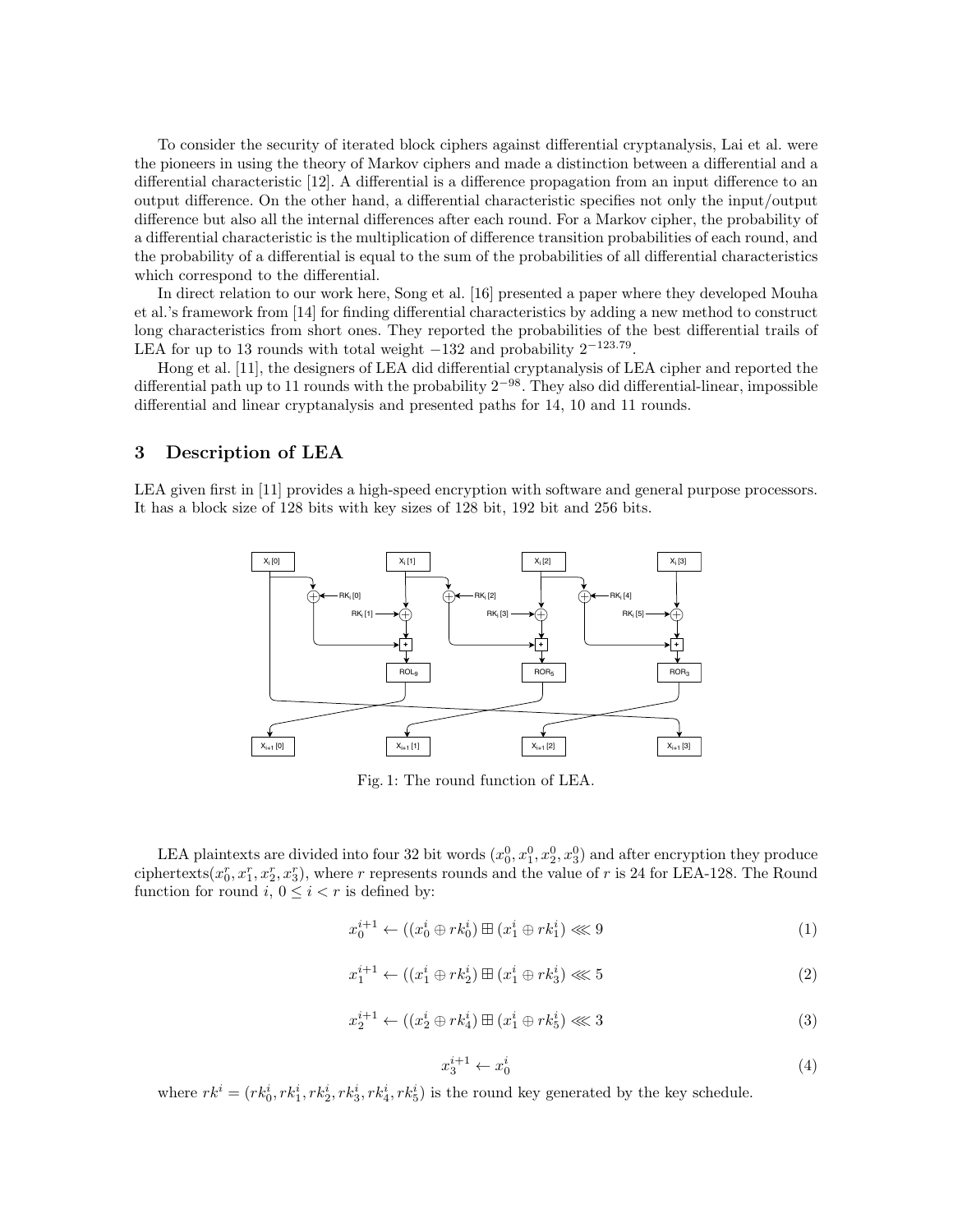#### 4 Calculating Differential Probabilities

In [13], Moriai and Lipmaa studied the differential properties of addition. Let  $xdp^+(a, b \rightarrow c)$  be the XOR-differential probability of addition modulo  $2<sup>n</sup>$ , with input differences a and b and output difference c. Moriai and Lipmaa proved that the differential  $(a, b \rightarrow c)$  is valid if and only if:

$$
eq(a \ll 1, b \ll 1, c \ll 1) \land (a \oplus b \oplus c \oplus (b \ll 1)) = 0 \tag{5}
$$

where

$$
eq(p, q, r) := (\neg p \oplus q) \land (\neg p \oplus r) \tag{6}
$$

For every valid differential  $(a, b \to c)$ , we define the weight  $w(a, b \to c)$  of the differential as follows:

$$
w(a, b \to c) = -\log_2(xdp^+(a, b \to c))
$$
\n<sup>(7)</sup>

The weight of a valid differential can then be calculated as:

$$
w(a, b \to c) := h^*(\neg eq(a, b \to c)),\tag{8}
$$

where  $h^*(x)$  denotes the number of non-zero bits in x, not counting  $x[n-1]$ .

A differential characteristic defines not only the input and output differences but also the internal differences after every round of the iterated cipher. In our analysis, we follow a common assumption that the probability of a valid differential characteristic is equal to the multiplication of the probabilities of each addition operation. The XOR operation and bit rotation are linear in  $GF(2)$ , therefore for these two operations for every input difference there is only one valid output difference.

### 5 Partial Difference Distribution Tables (pDDT)

Partial difference distribution table (pDDT) proposed by Biryukov et al. [5] is a table that contains all XOR differentials  $(a, b \to c)$  whose differential probabilities (DP) are greater than or equal to a pre-defined threshold  $p_{thres}$ .

$$
(a, b, c) \in pDDT \Leftrightarrow DP(a, b \to c) \geq p_{thres}
$$
\n<sup>(9)</sup>

To compute pDDT efficiently, we will use the following proposition: The differential probability (DP) of XOR of addition modulo  $2^n$  is monotonously decreasing with the word size of differences  $a, b, c.$ 

$$
p_n \le \dots \le p_k \le p_{k-1} \le \dots \le p_1 \le p_0 \tag{10}
$$

where  $p_k = DP(a_k, b_k \to c_k), n \geq k \geq 1, p_0 = 1$  and  $x_k$  denotes the k LSB's of the difference x that is  $x_k = x[k-1:0]$ . In our algorithm, we start from least-significant (LS) bit position  $k = 0$ and recursively assign the values to  $a[k], b[k]$  and  $c[k]$ . For each bit position  $k : n > k > 0$  check if probability of partially constructed  $(k + 1) - bit$  differential is greater than the threshold. If yes, then move to next bit, otherwise go back and assign different values to  $a[k], b[k]$  and  $c[k]$ . Repeat the process until  $k = n$  and once  $k = n$  add  $(a_k, b_k \to c_k)$  to the pDDT. Initial value of k is 0 and  $a_0, b_0, c_0 = \phi$ .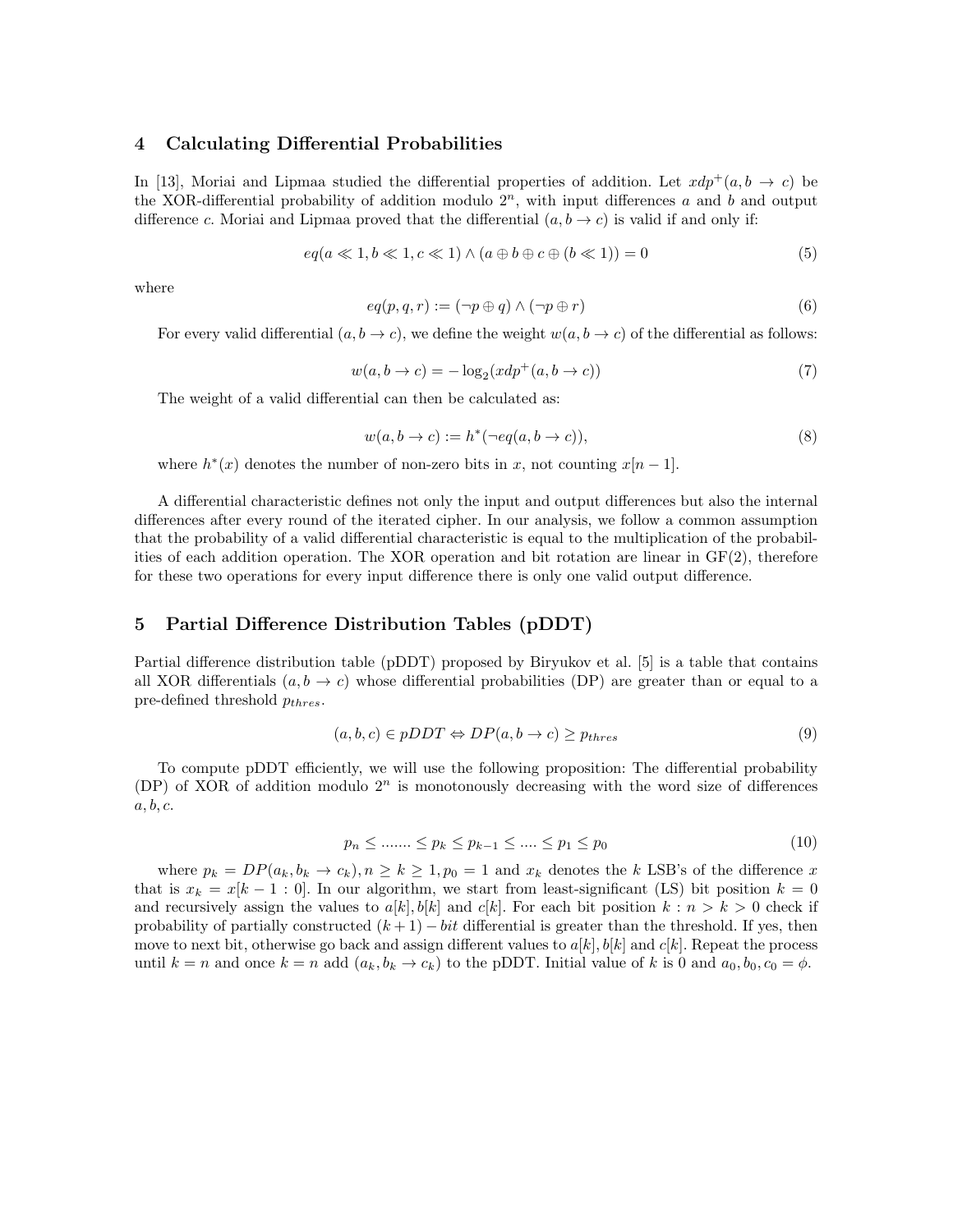Algorithm 1 Computation of a pDDT for XOR

1: Input:  $n, p_{thres}, k, p_k, a_k, b_k, c_k$ . 2: **Output:** pDDT  $D$  :  $(a, b, c) \in D$  :  $DP(a, b \rightarrow c) \geq p_{thres}$ . 3: function COMPUTEPDDT $(n, p_{thres}, k, p_k, a_k, b_k, c_k)$ 4: if  $n = k$  then 5: Add  $(a, b, c) \longleftarrow (a_k, b_k, c_k)$  to D 6: end if 7: return 8: for  $x, y, z \in [0, 1]$  do 9:  $a_{k+1} \leftarrow x | a_k, b_{k+1} \leftarrow y | b_k, c_{k+1} \leftarrow z | c_k$ 10:  $p_{k+1} = DP(a_{k+1}, b_{k+1} \rightarrow c_{k+1})$ 11: if  $p_{k+1} \geq p_{thres}$  then 12: computepddt $(n, p_{thres}, k+1, p_{k+1}, a_{k+1}, b_{k+1}, c_{k+1})$ 13: end if 14: end for 15: return 16: end function

Table 1: Timings on the computation of pDDT for XOR on 32-bit words using Algorithm 1

| <b>Threshold Probability</b> | Elements in pDDT | Time                |
|------------------------------|------------------|---------------------|
| 0.1                          | 3951388          | $1.23 \text{ min}$  |
| 0.07                         | 3951388          | $2.29 \text{ min}$  |
| 0.06                         | 167065948        | $44.36 \text{ min}$ |
| 0.01                         | >72589325174     | $\geq$ 29 days.     |

In our nested algorithm, we set the threshold value equal to 0.1 and therefore the size of our algorithms search space is equal to 3951388 from Table 1. If we decrease the value of threshold the size of search space will increase depending on the threshold value and the differential path computational speed of our algorithm will decrease in equal proportion.

# 6 Nested Monte Carlo Search

The Monte Carlo method — the heuristic based on random sampling — dates back to the 1940s. In 2008, Remi Coulom proposed what is now known as Monte Carlo Tree Search (MCTS), that is the application of the Monte Carlo method to game-tree search. The algorithm is particularly useful for games where it is hard to formulate an evaluation function, such as the game of Go. A very recent success of AlphaGo is partly due to the efficient MCTS algorithm (combined with a deep neural network) [15]. For single-player games, a variant called the Nested Monte-Carlo Search has been proposed [7].

Let us take a tree-like structure to understand the Nested Monte-Carlo Search algorithm. At each step the NMCS algorithm tries all possible moves and memorises the move associated to the best score of the lower level searches, that is, a nested of level 1 makes a playout for every possible move and choose to play the move of the best playout. A nested of level 2 does the same thing except that is replaces the playout by a nested of level one.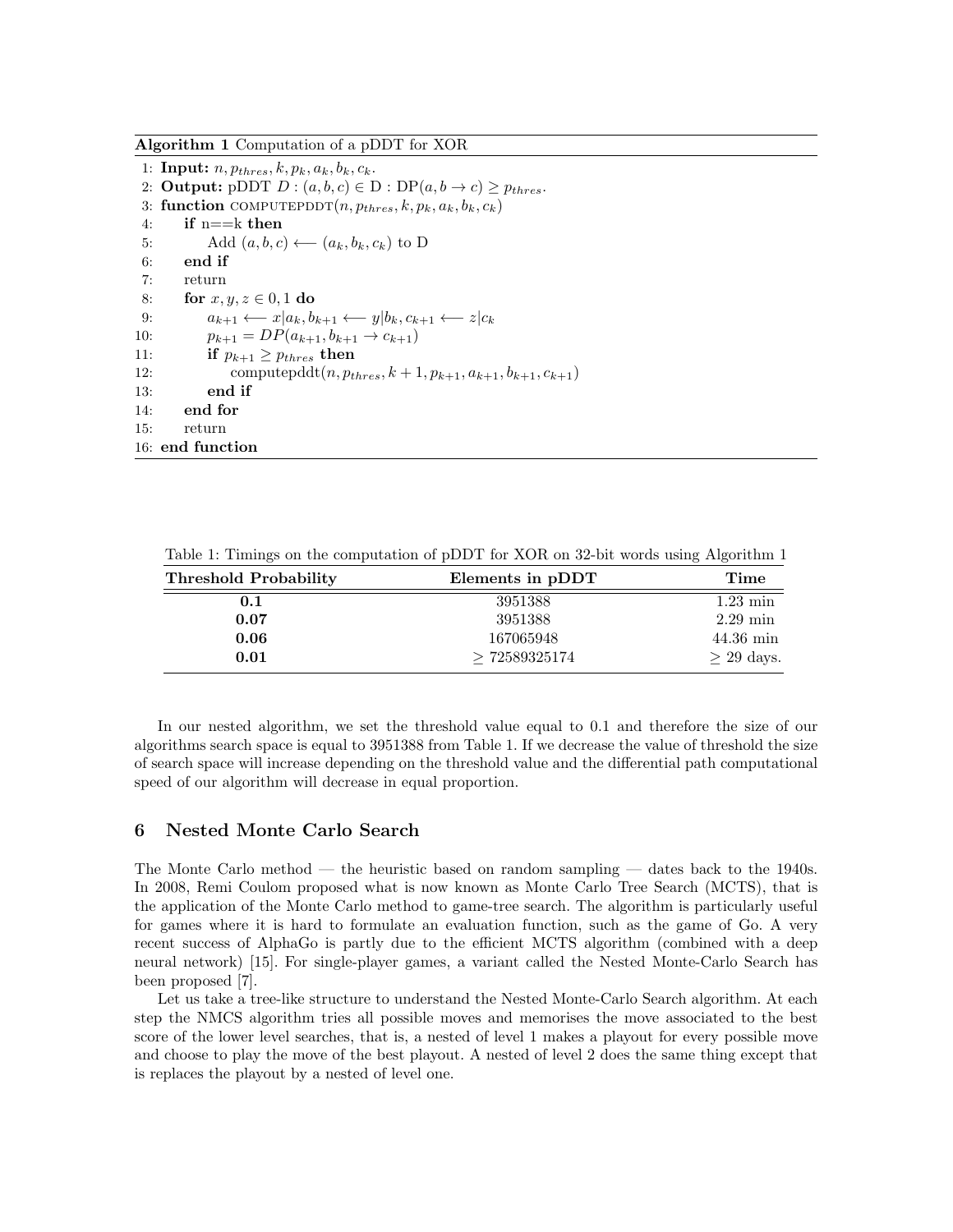

Fig. 2: Nested Monte Carlo Search.

During the first iteration the initial state (root) is selected, and for the selected state all legal actions are determined (Figure 2). Therefore at level 0 it play the random game for all possible moves valid for selected state (root). Then it moves one step ahead to next level with greatest associated score.

Searching for a differential path with high probability is also a type of problem where we face huge state space. Typically, there is not a clear and obvious way to proceed in such kind of problems, and we hoped NMCS would be helpful for our problem. However, the NMCS algorithm tries all possible moves at each level, but in our problem of finding the differential path, it is not possible due to the large size of blocks.

Therefore we changed the original NMCS algorithm to eliminate this problem for our cipher and presented a new algorithm based on NMCS with an example in the next paragraph. Instead of trying all possible moves, we try only one random move.

Let us explain this algorithm with a simple example. Our task is to find (possibly) shortest way from one city to another. We represent all possible paths as a tree, where a root is our starting point and leaves are ending points reached by different paths. Each edge between intermediate nodes is associated with a number, which is simply a distance between two nodes. Two lists  $CurrentPath$ and BestPath represent the random path currently under investigation and the best available path from previous searches, respectively. The last element in both lists shows a total distance travelled. Initially, both the lists are empty.



Fig. 3: Different paths from the root (base node) to the destination (leaf nodes)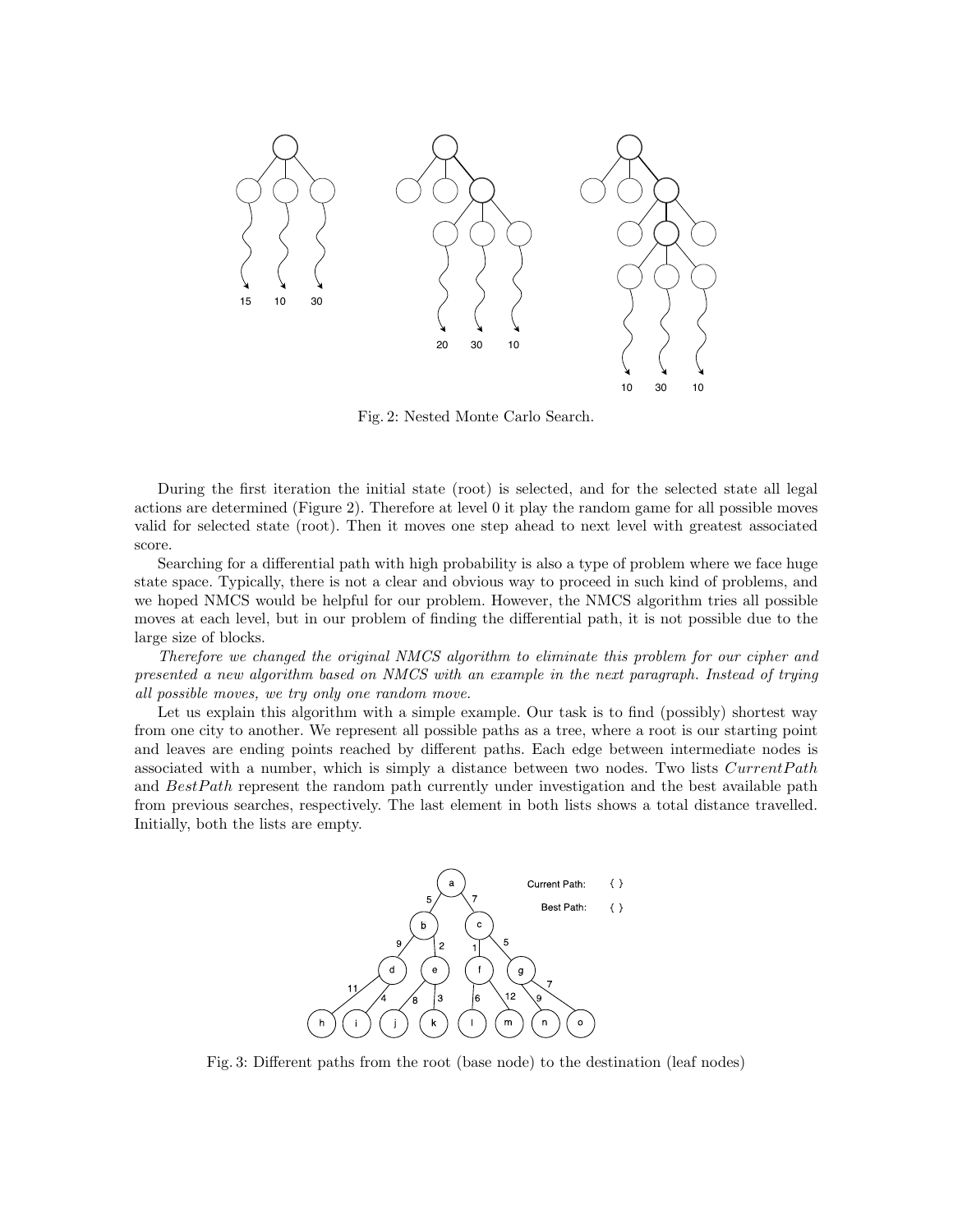Nested Monte-Carlo Search uses random playouts. Let us take random moves from the base node to the leaf node and save the path in the Current Path list. Our random path is  $\{a, b, d, i\}$  which has a distance score 18. Since there has not been a better path  $(BestPath$  is empty), then we save the current path and its distance as  $BestPath$ , as shown in Figure 4.



Fig. 4: Random path from the base node to the leaf node.

Next, we go one level down in  $BestPath$  and start a random walk from the new node. In our example, starting from the node b, we randomly find a new path  $\{b, e, k\}$ . The score for the new path (including the distance above  $b$ ) is 10, which is better than the previous best path score. So we update BestPath by CurrentPath  $\{a, b, e, k\}$  and update the score also. (See Figure 5.)



Fig. 5: A random path from the b node to the leaf node.

Then, we again go one step down in  $BestPath$  and repeat the process. This time we play a random move from e and find that new path is  $\{e, j\}$ . (See Figure 6.) The score for *CurrentPath* is 15, which is not better than the previous best path score. Thus we do not update  $BestPath$ .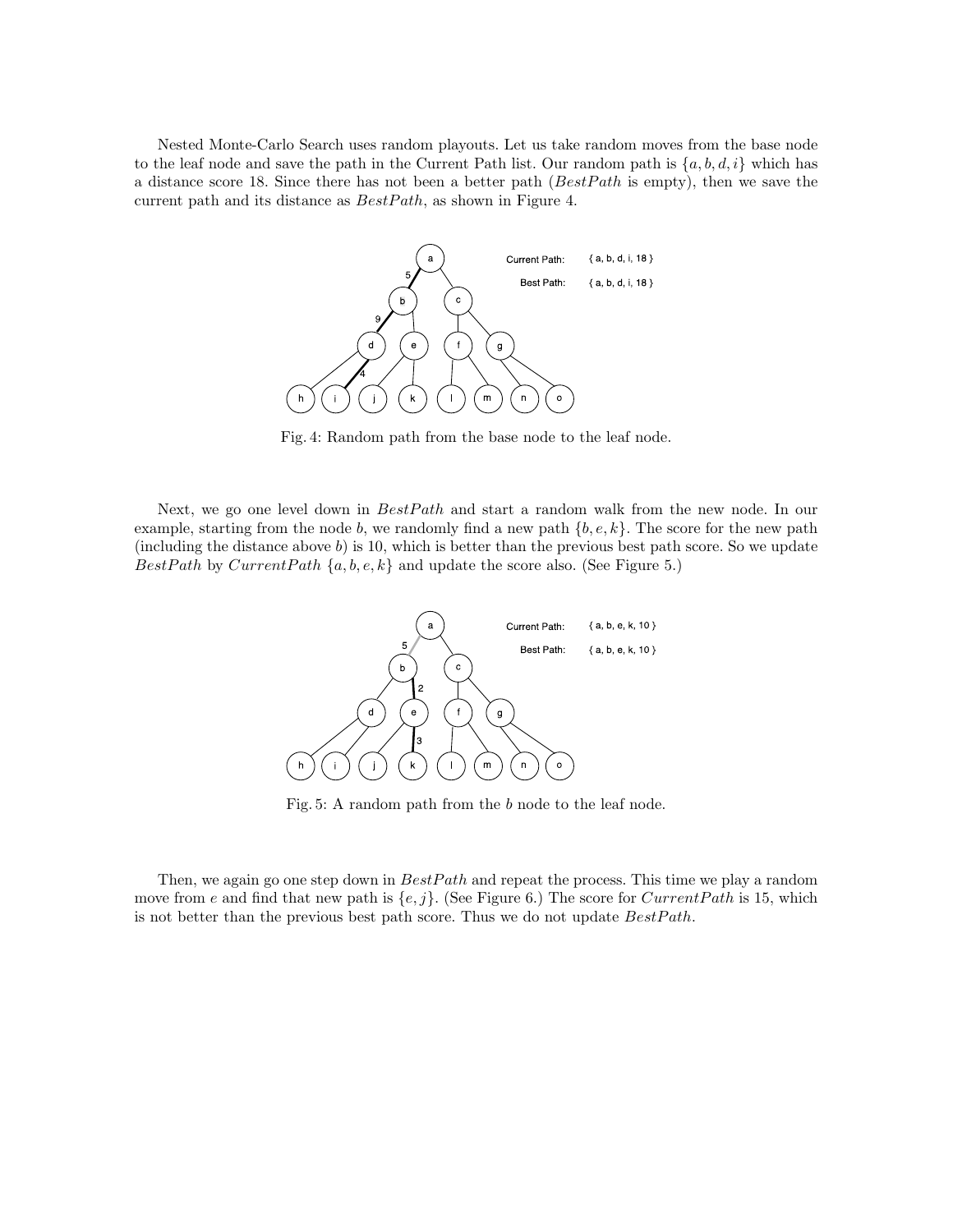

Fig. 6: Random path from node e to leaf node.

Once we reach the leaf node, we repeat the whole process from the base node. This time Bestpath would not be empty, as there would be some result from the previous search.

In this kind of problems like in our example, we often face the exploration vs exploitation dilemma when searching for a new path. In Nested Monte Carlo Search by letting investigate an entirely new paths (starting randomly from the base node), the algorithm 'cares' about exploration. On the other hand, by investigating  $BestPath$  on the subsequent levels of the tree, we exploit  $BestPath$  and hope to improve it.

# 7 Formal description of our Algorithm based on NMCS

We will define two functions,  $RandomPath(node\_position)$  and  $Nested(node\_position)$  to describe our algorithm. These two functions are the main building blocks of the algorithm. The first function RandomPath(node\_position) walks a random path in the search tree from a given node, and it walks until it reaches the leaf node. A list of nodes (from the base node to the leaf) and the cost corresponding to the path are returned by function  $RandomPath$ .

| <b>Algorithm 2</b> A basic function to generate a random path |  |  |  |
|---------------------------------------------------------------|--|--|--|
| 1: function RANDOMPATH(node_position)                         |  |  |  |
| while node position $\neq$ leaf do<br>2:                      |  |  |  |
| go randomly to the next node<br>3:                            |  |  |  |
| end while<br>4:                                               |  |  |  |
| 5: return path, cost                                          |  |  |  |
| 6: end function                                               |  |  |  |
|                                                               |  |  |  |

The second function is  $Nested(node\_position)$  which is a recursive function.  $Nested(node\_position)$ calls itself on every level of the tree search until it reaches the leaf node. Algorithm 2 represents the pseudo-code of the function. We use two global variables in the given pseudo-code which are responsible for keeping a list of nodes in the best path, namely  $(best.path)$  and the cost  $(best-cost)$ corresponding to the given best path. Initially,  $best\_cost$  is initialized with a large value and  $best.path$ is empty. We assume here that a lower cost means a better solution.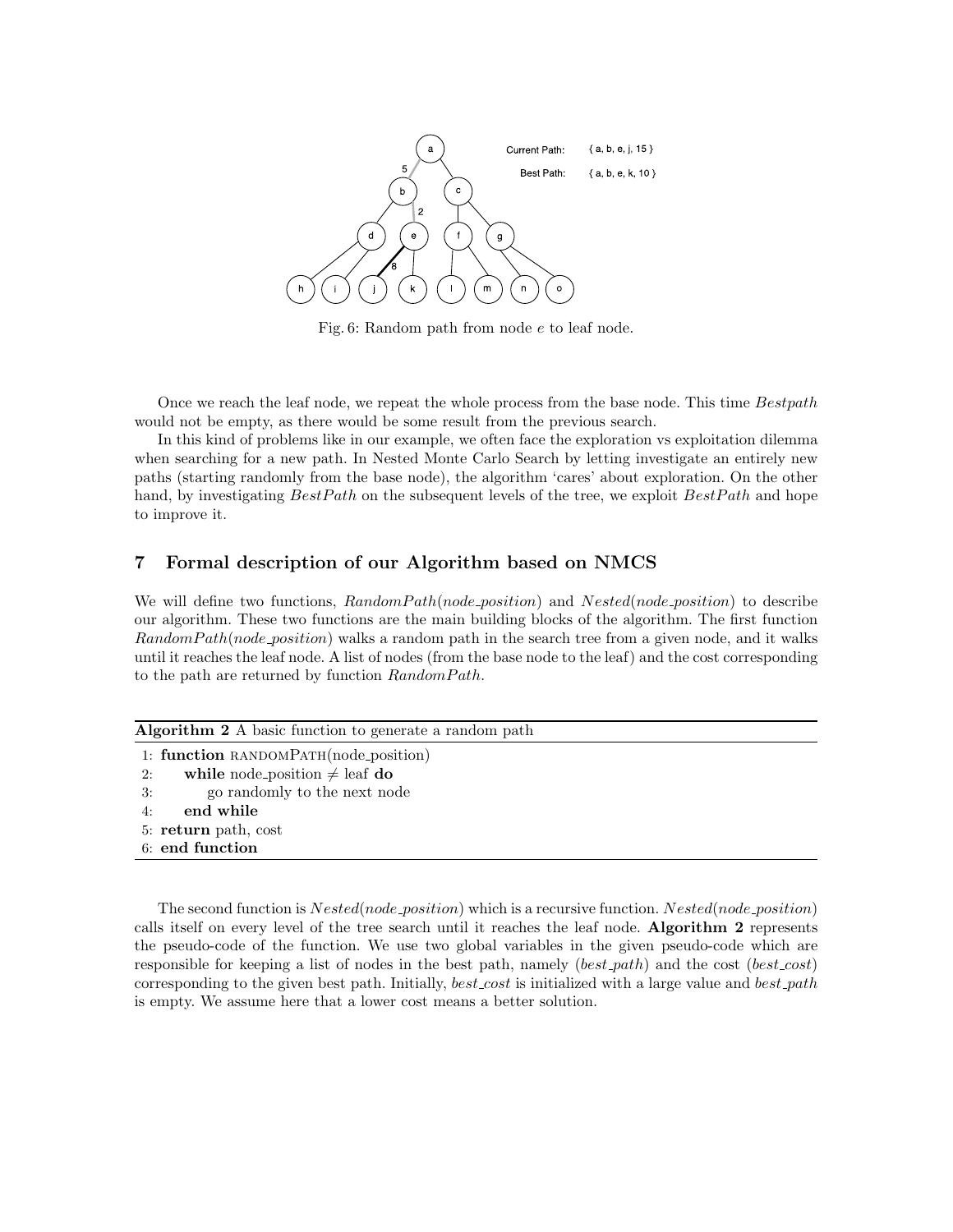Algorithm 3 The recursive function Nested

```
function N\text{ESTED}(node\_position)while node_position \neq leaf do
   path, cost = RandomPath(node\_position)if (cost < best\_cost) then
       best\_cost = costbest\_path = pathend if
   update node position
   by going a level below in best\_pathif node_position \neq leaf then
       Nested (node position)
   end if
end while
```
Until we meet our criterion, the Nested function can be called iteratively in a loop. The criterion itself is variable. It could be for example a number of iterations, a given time limit or even the maximum cost of the best path. The Nested Search could be also easily be run in parallel, either with completely independent instances or with a small overhead to communicate best solutions between instances.

Algorithm 4 Iterative calls to the function Nested

1: best-cost  $= 9999999$ , node\_position  $=$  base node 2: while  $i < number_of_iterations$  do 3: Nested (node position)

4:  $i = i + 1$ 

end function

```
5: end while
```
# 8 Finding Differential Paths

Finding differential characteristics in algorithms could be treated as a single player game. We start with input difference, and after each round of cipher, a decision is mandatory. Here, the decision means selection of input-output transition through the non-linear part of the round. In ARX cipher, modular addition is the source of non-linearity and therefore transition through this modular addition represents the decision part in the algorithm. Generally, for an input difference, there might be many valid output differences. We explained this in Section 4. Each transition through the modular addition is probabilistic. Transition with a very low probability has a very high cost and vice-versa. By multiplying the probabilities associated with all transitions through modular addition, we calculate the total cost of the path. To increase the speed of our nested algorithm and to produce better results for larger block size, we reduced the search space by using partial difference distribution table called pDDT. We note here that creating a complete difference distribution table is infeasible because of the large block size in ARX ciphers. This table only contains valid and high differential transitions. Therefore, our nested algorithm does not waste time in taking random values for the transitions which are not valid. For a 32-bit block instead of taking transition values from the  $2^{32}$  items (many transitions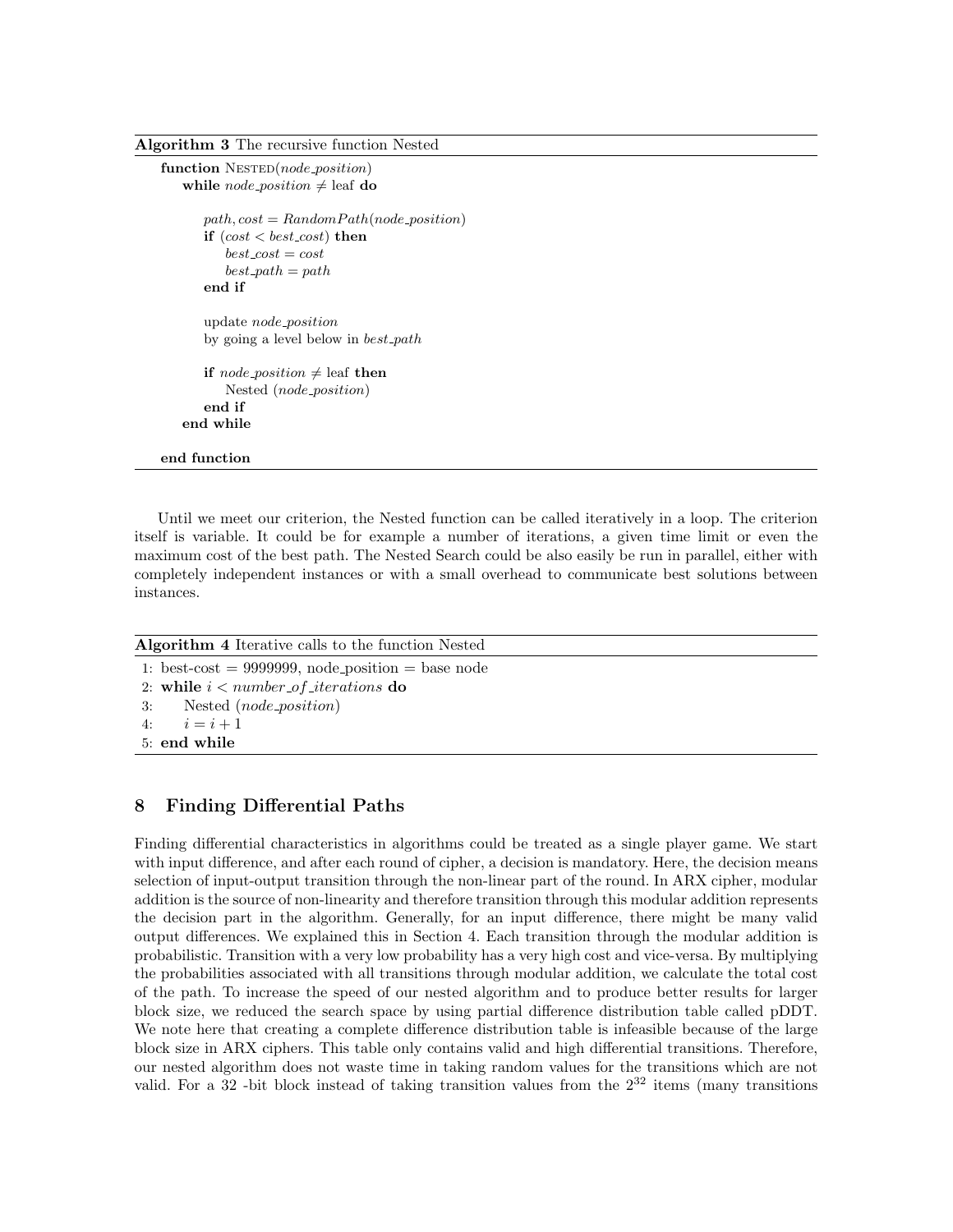are not valid) it will only take those transitions (from pDDT table) which are valid and has some probability greater than a pre-defined threshold probability. We aim to find the differential path for a given number of rounds with the highest probability.

# 9 Obtaining Long Characteristic

It is a well known fact that it is easier to find a short characteristic (for a small number of rounds) instead of a long characteristic. Therefore, we use the start-in-the-middle approach to find a long characteristic from two short ones. In this method, we start our algorithm from the middle of the rounds in two directions, forward toward the end and at the same time backwards towards the beginning.



Fig. 7: Obtaining a longer characteristic from two shorter ones

In this experiment we apply internal difference inputs from the middle of the given number of rounds. For example, if we want to find a path for 14 rounds then we pass inputs to our algorithm and let it run for 7 rounds forwards and 7 rounds backwards (reverse). Once we acquire the result for both directions, we combine them together to get a long characteristic for the 14 rounds (see figure 7). This method also saves time by not needing to search long characteristics and in the end provides us with a better result.

### 10 Results

In this paper, we used our algorithm with the partial difference distribution table (pDDT) for finding the best differential trails in the ARX cipher LEA. We showed the practical application of the new method on round-reduced variants of the block cipher LEA. For the 128-bit state of the cipher, it only makes sense to analyse the differential paths with probability higher than  $2^{-128}$ . This is true because clearly, we can see that a path with lower probability would not lead to any meaningful attack, and there would be faster than an exhaustive search in the 128-bit state. We run the experiments for long characteristics starting from the first round. We report the differential path for up to 9 rounds. In Table 2, each block represents a 32-bit state size. Differences are encoded as hexadecimal numbers and probability for a given weight is given by  $2^{weight}$ . We use a threshold value for pDDT table equal to 0.1 and our search space contains 3951388 values with probability greater than or equal to 0.1. For any larger threshold value, the pDDT size is small, and the speed of the experiment is fast because the algorithm takes values from a smaller search space. However, increasing the threshold value may lead to missing values which are not in the table may be necessary to make a good differential path. Conversely setting the threshold value for the pDDT table as too small may lead to the experiment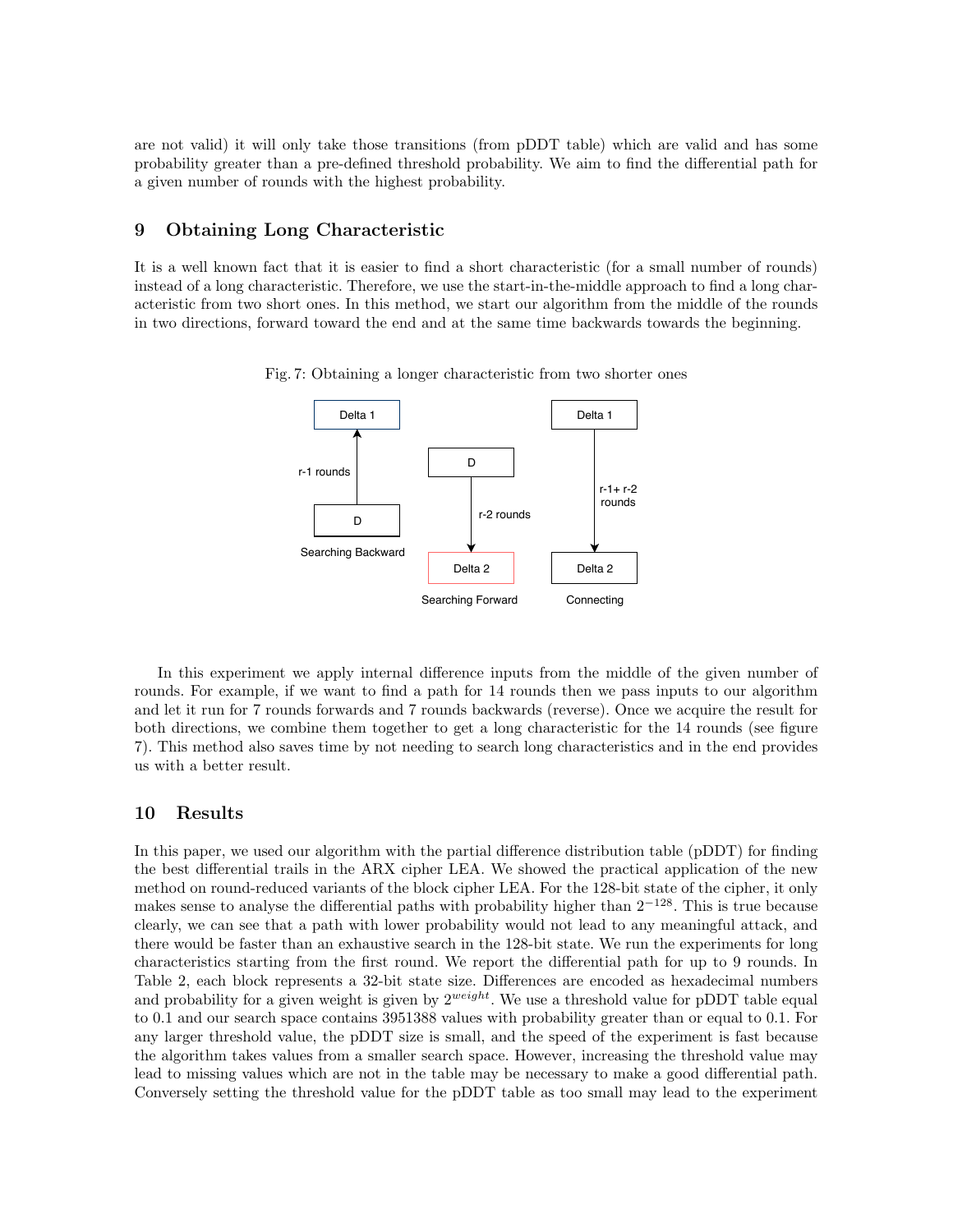speed being slow because of bigger search space. So there is a balance here to make sure and set the threshold properly to include the values which are necessary to make the good differential path.

| Round    | Block1   | Block2   | Block3   | Block4   | $log_2p$ |
|----------|----------|----------|----------|----------|----------|
| 1        | 80000000 | 80000000 | 80000000 | 80000000 | $\theta$ |
| $\bf{2}$ | 00000000 | 00000000 | 00000000 | 80000000 | $\theta$ |
| 3        | 00000000 | 00000000 | 10000000 | 00000000 | $-3$     |
| 4        | 00000000 | 01800000 | 02000000 | 00000000 | -6       |
| 5        | 00000001 | 00040000 | 00040000 | 00000000 | -5       |
| 6        | 08000200 | 00022000 | 00080000 | 00000001 | -9       |
| 7        | 04440010 | 00005100 | 20010000 | 08000200 | $-16$    |
| 8        | 88a22008 | 01000a88 | 05002040 | 04440010 | $-25$    |
| 9        | 44550113 | 40200156 | 0028840a | 88a22008 | $-34$    |
|          |          |          |          | weight   | -98      |

Table 2: Differential trails for LEA

In the second part of our experiment, we also experiment starting from the middle of the rounds and run our tool in both directions. Using this method, we improved our results and reported the differential path for up to 12 rounds in Table 3.

|  | Table 3: Differential trails for LEA |  |  |  |
|--|--------------------------------------|--|--|--|
|--|--------------------------------------|--|--|--|

| Round        | Block1   | Block2   | Block3   | Block4   | $log_2p$ |
|--------------|----------|----------|----------|----------|----------|
| 1            | c0402234 | 80052234 | 88013224 | 8a0022a0 | $-27$    |
| $\mathbf{2}$ | 8a000080 | 80402080 | 80402210 | c0402234 | $-17$    |
| 3            | 80400014 | 80000014 | 88000004 | 8a000080 | $-10$    |
| 4            | 80000000 | 80400000 | 80400010 | 80400014 | -6       |
| 5            | 80000000 | 80000000 | 80000000 | 80000000 | $\theta$ |
| 6            | 00000000 | 00000000 | 00000000 | 80000000 | $\theta$ |
| 7            | 00000000 | 00000000 | 10000000 | 00000000 | $-3$     |
| 8            | 00000000 | 01800000 | 02000000 | 00000000 | $-6$     |
| 9            | 00000003 | 00040000 | 00400000 | 00000000 | $-6$     |
| 10           | 08000200 | 00022000 | 00080000 | 00000003 | $-10$    |
| 11           | 04440010 | 00005100 | 20010000 | 08000200 | $-16$    |
| 12           | 88a22008 | 01000a88 | 05002040 | 04440010 | $-25$    |
|              |          |          |          | weight   | $-126$   |

# 11 Differential Attacks

Dinur proposed an enumeration technique [8] for key recovery in differential attacks against SPECK. The differential equations of addition in the key recovery of LEA are same as SPECK, therefore we can apply the same technique to recover the key in LEA cipher. Consider we have given r-round characteristics of LEA which has probability  $p > 2 \cdot 2^{-N}$ , where N represents the block size of cipher.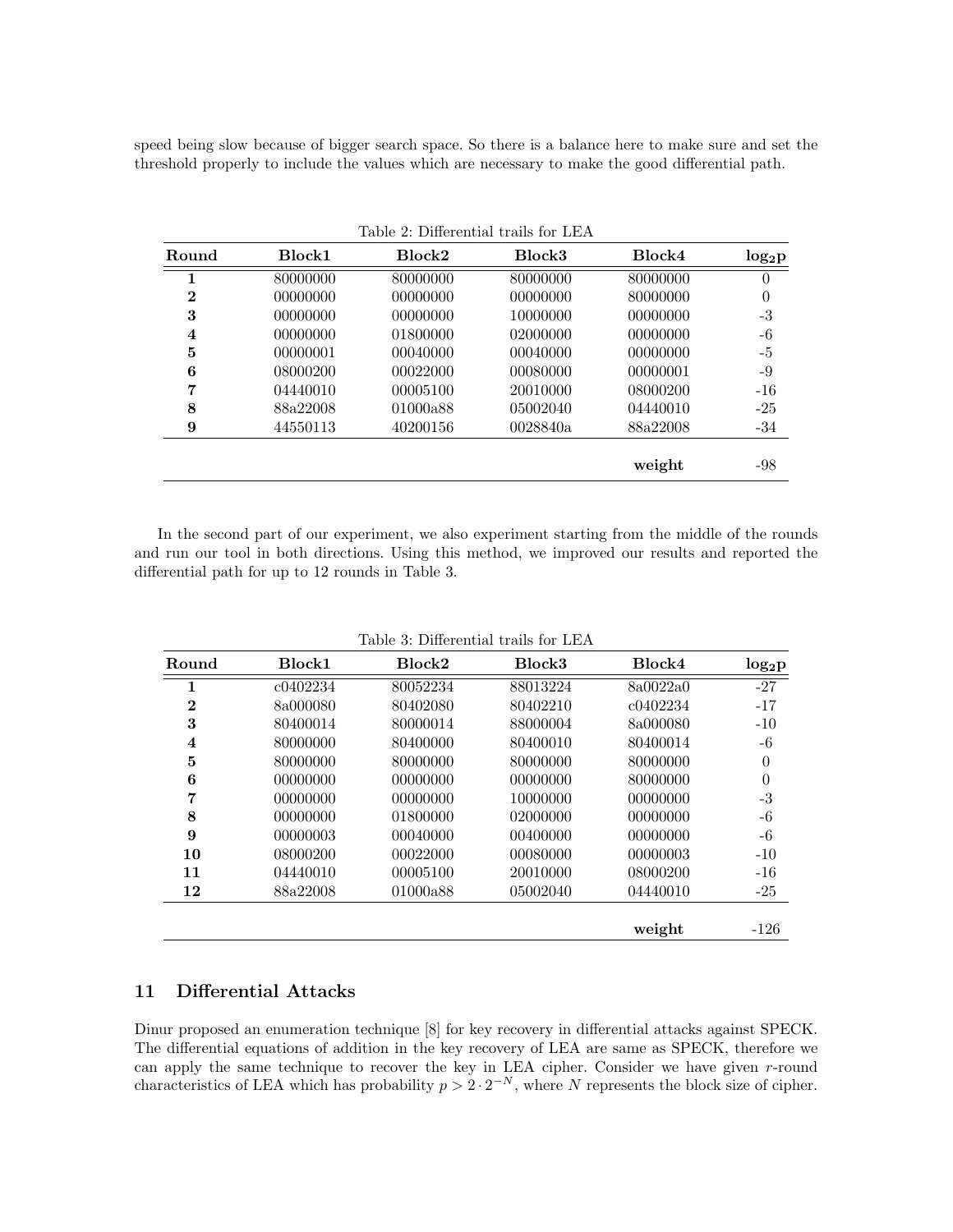For LEA-128 and LEA-192, the attack can recover the key of a variant of  $(r + 1)$  rounds. The number of plaintexts required to attack will be  $2 \cdot p^{-1}$ , with time complexity equal to  $2 \cdot p^{-1}$  encryptions. For LEA-256, the attack can recover the key of  $(r + 2)$  rounds with  $2 \cdot p^{-1}$  plaintexts and  $2 \cdot p^{-1} \cdot 2^N$ encryptions.

Table 4: Differential attack from 9 round characteristics

|           | Variants Rounds attacked Time Data Memory |     |     |     |
|-----------|-------------------------------------------|-----|-----|-----|
| $LEA-128$ | 10/24                                     | 299 | റ99 | 222 |
| $LEA-192$ | 10/28                                     | 299 | 299 | 922 |
| $LEA-256$ | 11/32                                     | 227 | ე99 | 22  |

Table 5: Differential attack from 12 round characteristics

|           | Variants Rounds attacked Time Data Memory |           |           |              |
|-----------|-------------------------------------------|-----------|-----------|--------------|
| $LEA-128$ | 13/24                                     | $2^{127}$ | $2^{127}$ | $22^{\circ}$ |
| $LEA-192$ | 13/28                                     | $2^{127}$ | $2^{127}$ | 22           |
| $LEA-256$ | 14/32                                     | 255       | $2^{127}$ | 22           |

# 12 Conclusion

In this work, we applied our algorithm to find differential characteristics to ARX block ciphers. We were able to find a differential path of 9 rounds with probability 2<sup>−</sup><sup>98</sup> for a LEA cipher. Moreover, we also used a method for constructing long characteristics from short ones in our algorithm. This modification enhanced our results reporting a path of 12 rounds with probability 2<sup>−</sup>126. We used a partial difference distribution table (pDDT) to reduce the size of the search space in our algorithm. We can produce faster results compared to any other methods of finding a differential path. We have been successfully able to get results in just a few minutes using our algorithm in scenarios which what would have previously taken a few hours.

# Acknowledgement

The project was financed by Polish National Science Centre, project DEC-2014/15/B/ST6/05130.

### References

- 1. Aumasson, J.P., Henzen, L., Meier, W., Phan, R.C.W.: Sha-3 proposal blake. Submission to NIST (2008)
- 2. Beaulieu, R., Treatman-Clark, S., Shors, D., Weeks, B., Smith, J., Wingers, L.: The simon and speck lightweight block ciphers. In: Design Automation Conference (DAC), 2015 52nd ACM/EDAC/IEEE. pp. 1–6. IEEE (2015)
- 3. Bernstein, D.J.: The salsa20 family of stream ciphers. In: New stream cipher designs, pp. 84–97. Springer (2008)
- 4. Biham, E., Shamir, A.: Differential cryptanalysis of des-like cryptosystems. J. Cryptology 4(1), 3–72 (1991)